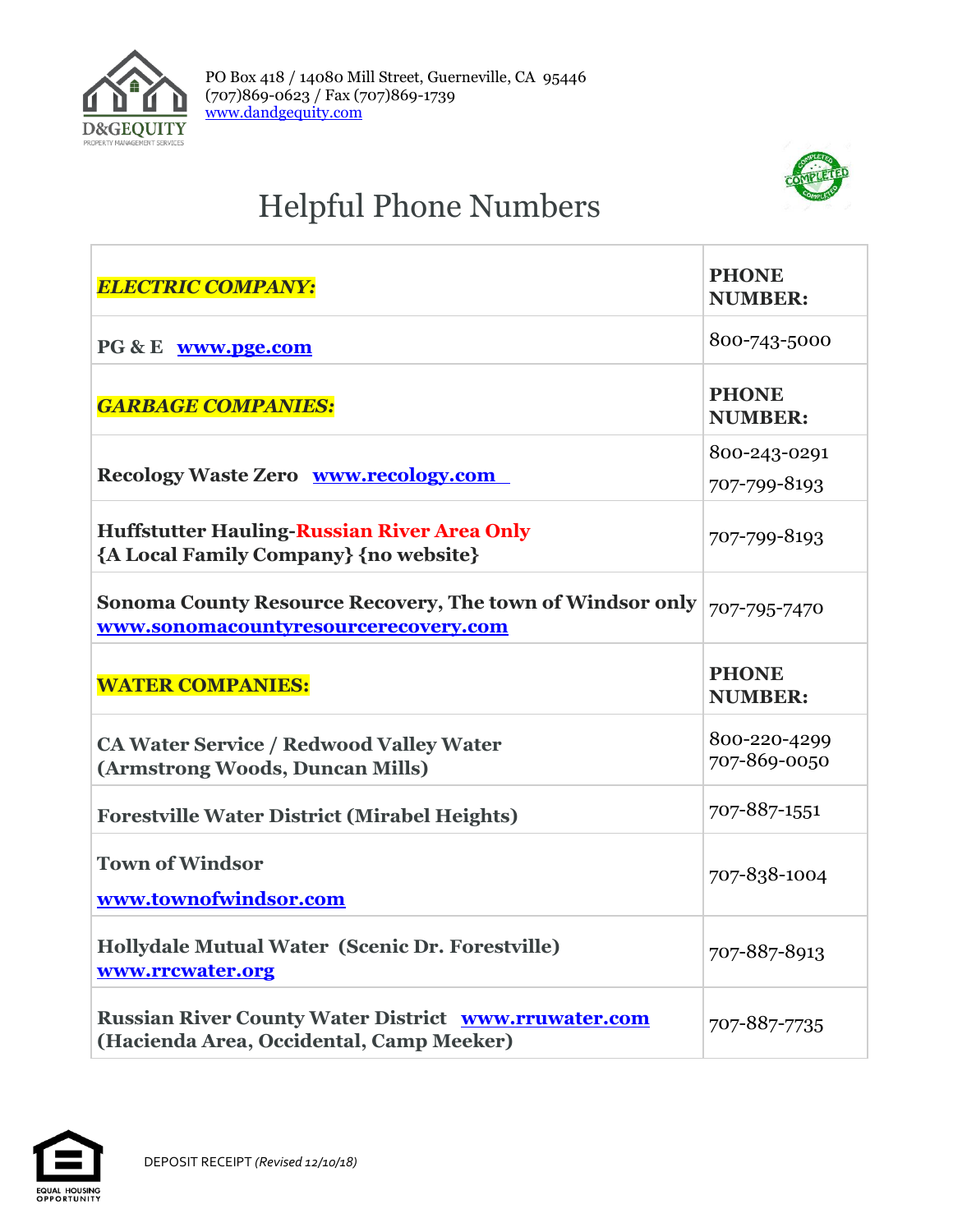

т

| <b>Sweet Water Springs Water</b><br>District www.sweetwatersprings.com                                                      | 707-869-4000                   |
|-----------------------------------------------------------------------------------------------------------------------------|--------------------------------|
| <b>Russian River Utility www.rruwater.com</b><br>{Must call to sign up for services<br><b>Occidental, Camp Meeker</b>       | 707-887-8913                   |
| West County Water www.westcountywater.com<br><b>Occidental</b>                                                              | 707-874-1839                   |
| City of Santa Rosa Water www.srcity.org {Must call to sign<br>up for services }                                             | 707-543-3150                   |
| City of Rohnert Park Water {Must call to sign up for<br>services }.<br>https://www.rpcity.org/services/utility biling/water | 707-588-2226                   |
| <b>CABLE/INTERNET/PHONE COMPANIES:</b>                                                                                      | <b>PHONE</b><br><b>NUMBER:</b> |
| AT & T U-verse www.att.com                                                                                                  | 800-310-2355                   |
| <b>Comcast Xfinity</b><br>www.comcast.com or www.myxfinity.com                                                              | 800-945-2288                   |
| DirecTV www.directv.com                                                                                                     | 1-888-777-2454                 |
| Dish Network TV www.dish.com                                                                                                | 1-800-894-9131                 |
| Verizon www.verizon.com                                                                                                     | 800-483-4000                   |
| <b>PROPANE COMPANIES:</b>                                                                                                   | <b>PHONE</b><br><b>NUMBER:</b> |
| Amerigas / Pro-Flame / Northern<br>Energy www.amerigas.com                                                                  | 707-795-7998                   |